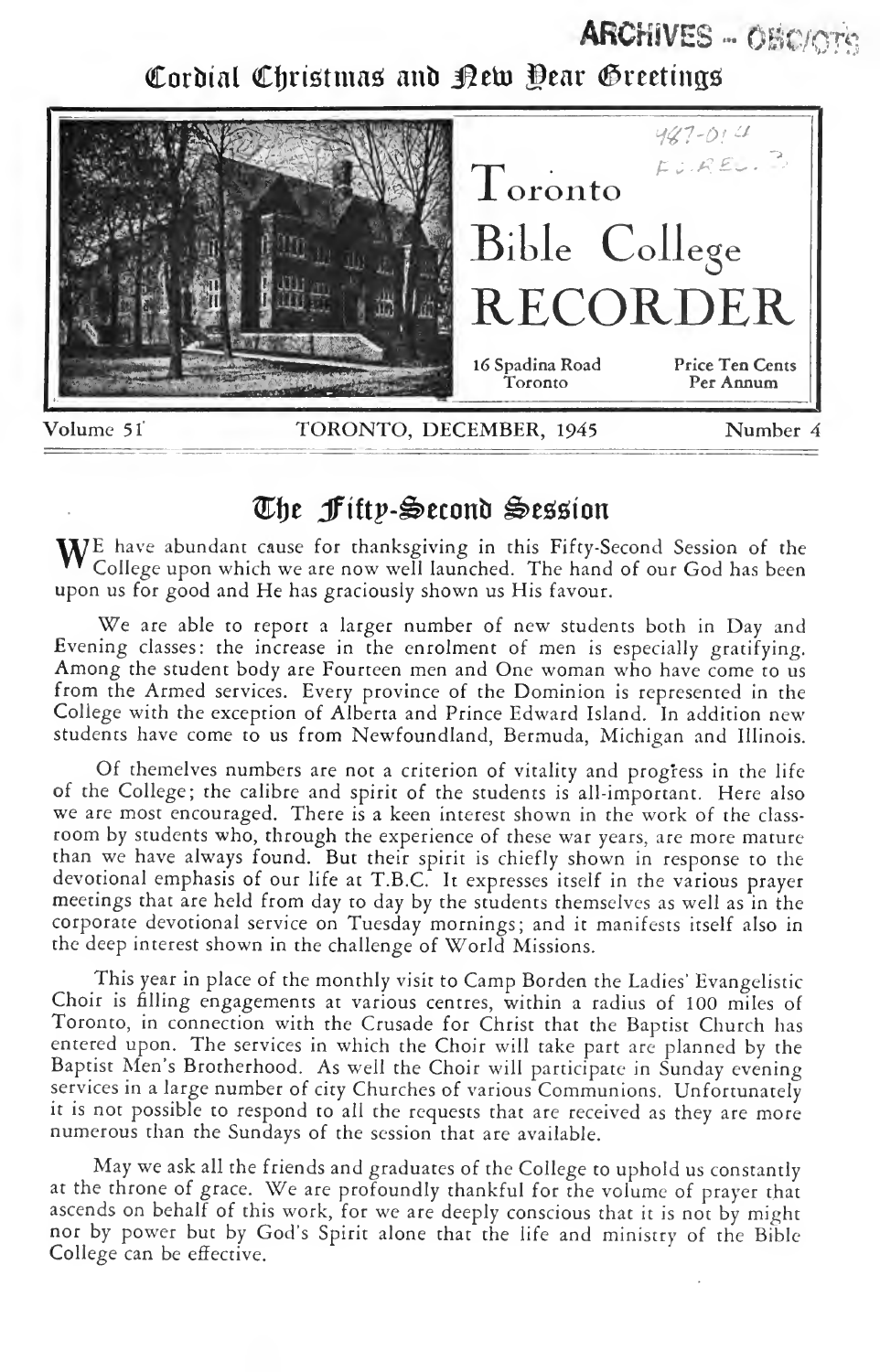## The Christian Witness in a World of Uncertainty

Address delivered at Jubilee Alumni Conference, 1944, By Rev. D. A. Burns, B.A., B.Th.

A few weeks ago, after <sup>I</sup>had decided upon my theme for this service, and after the allies began their rapid push through France, an evangelical minister of this city was discussing his work with me,and in the course of our conversation he said, "1 do not know how or what to plan for this fall and winter. <sup>I</sup> am uncertain about my plans and do not know what is the best program for my church for the immediate future, in the light of present day happenings". Now my friend was not at all disturbed in his own personal faith. He is a firm believer in all the fundamentals of evangelical Christianity. But he was anxious to discover what he ought to do, if, for example, the war ended soon and suddenly, and many of his men were returned to civilian life. Or if, on the other hand, the war against Japan continues for some considerable time, how ought he then to proceed?

The problem is just as acute for the church as <sup>a</sup> whole as it is for this individual minister. Mission fields which have not been too greatly disturbed by the war, will probably be permitted to carry on in much the same way as they have been domg. But what are we going to do in Europe? And in the Far East? In India? In China? In Japan? In certain of the countries of South America? Will we be permitted by the new powers now in control in these areas to enter their lands and freely preach the Gospel? Will the peoples of these lands now wish to heat of the Gospel? Or, will we again require to fight for an entrance into countries, which, <sup>a</sup> few years ago, were considered open to the Gospel?

I have a friend who is a bank manager, with whom I was discussing this situation. He feels quite strongly that Europe will become wholly communistic after the war.. He asserts that the dominant influence in Europe during the war has been Russian, and therefore, the Russian philosophy of life will very largely follow the expanding sphere of Russian influence. What is this going to mean for the re-entry of the Gospel into those lands? On the other hand, my friend feels that this continent (America) will drift into some form of Fascism. This, he feels, will be brought about by the amount of state control to which we have had to submit during the war. State control, of course, differs from Fascism ; but fascism uses state control to secure its ends. Fascism is the authority of the state over the individual, his thinking and his conscience, to such an extent and in such <sup>a</sup> way that the state becomes God. If that should happen on this continent, how will it affect our Christian witness throughout the world? For if you subtracted British and American givings of money and men to the Foreign missionary enterprise, how much would you have left?

II

In addition to these elements of uncertainty, we confront the loose conceptions and glib talk about <sup>a</sup> new order in which so many people seem to trust. That which has held the discordant elements of the allied world together for <sup>5</sup> years IS WAR. But when the war is over what is to replace it as the cement of society? I have the utmost respect for men who honestly do all within their power for the uplift of their fellowmen. But such respect for honest human effort should not be permitted to lead us astray in our thinking.

Much of the talk about "a new order" results in obscuring to the minds of men and women—even Christian people—God's plan for the world. "Jesus began to preach, and to say, REPENT, FOR THE KINGDOM OF HEAVEN IS AT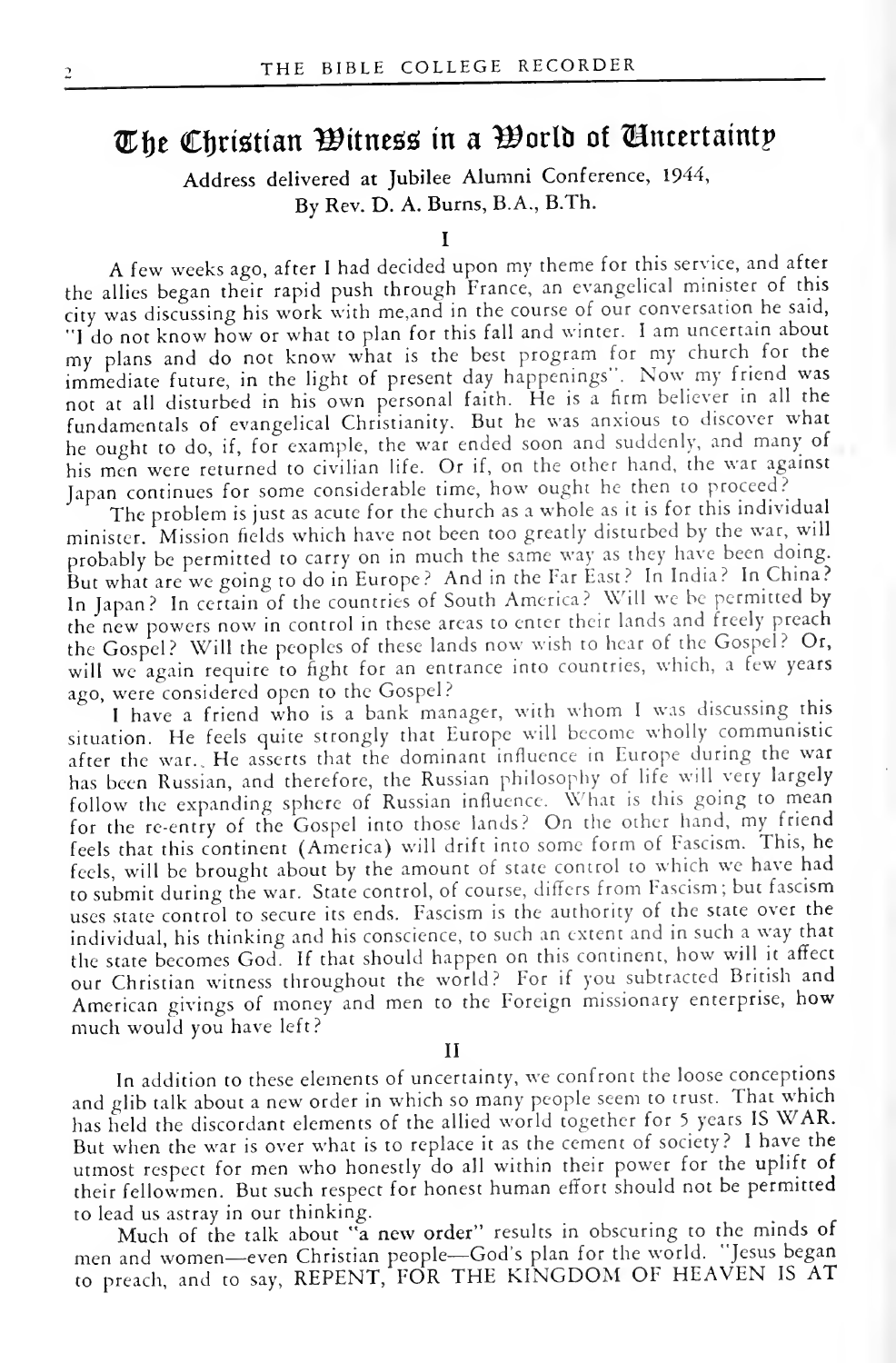HAND." The order of the words is significant . . . REPENT . . . For each of the modern ideologies has <sup>a</sup> teleological outlook and some of them invade the field of eschatology. They all promise that the end of the present democratic and financial orders will be followed by <sup>a</sup> new order which they would like us to believe will be "the kingdom of God". And the result is—that many good people are working for the accomplishment of something that never will be realized. The Kingdom of God is an issue from the will of God, not from the will of man. It is <sup>a</sup> new order which breaks in upon us from above. "Ye must be born from above". And it is said to be "at hand" because the unseen world may break in upon us at any time. WE DO NOT CONTROL THE LAWS THAT GOVERN THE MANIFESTATION OF THAT SPIRITUAL ORDER.

Moreover, repentance is the condition of entrance into this new order. For the Kingdom of God is <sup>a</sup> moral fellowship, and all who enter experience an inner change. Christianity would be easy for most people if <sup>a</sup> catalogue was made of the things we are not to do, and then, by avoiding these, we could be guaranteed our salvation. That would be to move from the ground of grace. But the sinner is justified by <sup>a</sup> sovereign act of God through the sacrifice of His Son, our Lord. For salvation is not dependent upon the original religious nature of man, nor on the capacities of his religious consciousness, nor upon his mystical experience. These grounds would yield nothing that could give <sup>a</sup> guilty sinner peace of mind. My peace of mind rests on the fact that God died to do something FOR me and lives to do something IN me. And the church requires to be summoned to return to this Biblical position in its witness. Repentance is man's answer to God's offer of salvation.

#### Ill

In the light, then, of all the prevailing conditions of uncertainty in the world, how shall we give our Christian witness? In his fine book entitled, "The Servant of the Word", Dr. H. H. Farmer tells us that during the last war <sup>a</sup> name was coined by French doctors for <sup>a</sup> disease which made its appearance in prison camps. They called it "BARBED WIRE SICKNESS". One of its symptoms was an appalling sense of the futility and meaninglessness of existence. No matter what camp activities were organized, or with what vigour they were prosecuted, nothing could quite banish from the mind the awareness of the barbed wire enclosure, the isolation from any task which might have real and lasting significance. It is this spirit that <sup>I</sup> try to bring to light in this message. <sup>I</sup> do not fear doubt. <sup>I</sup> do not fear criticism. <sup>I</sup> do not fear opposition. <sup>I</sup> do fear hopelessness. <sup>I</sup> do fear uncertainty.

### I. <sup>I</sup> THINK THAT OUR WITNESS MUST BE BIBLICAL IN CHARACTER

Just after the last war, Studdert Kennedy gave us <sup>a</sup> book, which, as <sup>I</sup> recall, was an exposition of the creed, to which he gave the title, 'Tood For The Fed-Up". Well! In reality, the Bible is that food. This is the food for the fed-up of today. The Biblical conception of witnessing presents to us <sup>a</sup> man of God, clean-handed, pure-hearted, bringing a valid message from the living God. "Thus saith the Lord", is his unvarying approach. He may have some excellent thoughts of his own, but his only concern is to put forward the thoughts of his Lord. Herein lies the fundamental difference between a Gospel preacher and a mere orator or lecturer. It takes profound conviction to make <sup>a</sup> preacher, and rare consecration to make his preaching effective. Quoting again from "The Servant of the Word", the author states that "whoso saith Christianity saith preaching".

Much preaching of today does not contain the remotest suggestion that God has revealed Himself to man. The essential content of Christianity is not something which men, even of superlative intellectual and spiritual power, could ever discover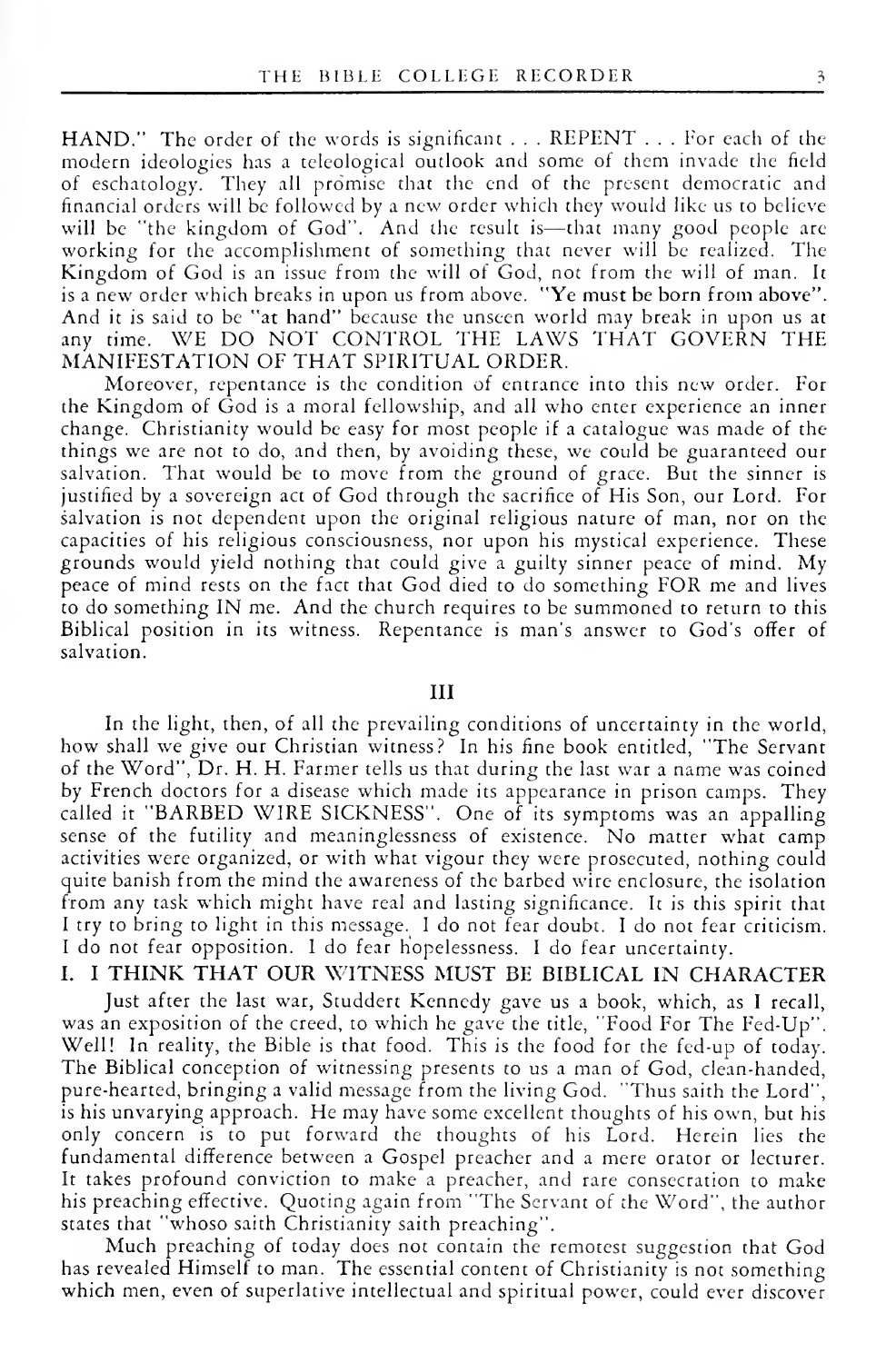by the exercise of their own powers. (Farmer.) In <sup>a</sup> sense, we have had <sup>a</sup> fight to retain our Bibles, that is-to retain them as we evangelicals like to do. We have passed through a period of criticism of the Bible which left us, according to the critics, without an inspired revelation. But if we retain the Bible only in the letter; only in the outward form, and fail to recognize it as the living creative Word of God, we have not <sup>a</sup> great deal more than <sup>a</sup> book. It is the witness to the saving activity of God in the world. And in this sense especially, our witness must be increasingly Biblical in character. As the Word of God, the Bible has an authority over the hearts and minds of men that is possessed by no human document or word. But it must be acknowledged to be the Word of God. Let me illustrate. In the Scriptures the unity of the church of Christ is everywhere recognized. But how much does that doctrine mean to many people today, even people who confess to wholly believe the Bible? And this just brings home to us that we need to find <sup>a</sup> deeper way of believing the Bible than the easy going lip service of many modern believers.

There is <sup>a</sup> religious lawlessness in the world of our day which manifests itself in the tendency, oftentimes unconscious and unpremeditated, to sow schism in the church of Christ; to go off into corners in small groups on the ground of some ill founded petty grievance. And so we have <sup>a</sup> tremendous multiplication of groups in all churches who remind me of the social democrats, the social credits, the new democracy, the labour progressive in the body politic. And every minister and missionary has to deal with that spirit of lawlessness in the Church today. It is the failure to recognize objective authority in Christ and in His Word. Out of that ground Fascism springs—whether political or religious. It becomes <sup>a</sup> serious matter when our missionaries in Africa, India, China, South America are starved and limited and when the preaching of the Gospel throughout the world is hindered and held up by that kind of thing in the Church at home. And all because we will not take the New Testament attitude to the Church, and the attitude of the cov enanters who said, "It was <sup>a</sup> terrible thing to rend the seamless robe of Christ". And it is <sup>a</sup> terrible thing.

But to break down the content of the word Biblical, for our present purpose, may <sup>I</sup> suggest to you that if our witness is Biblical

- (1) It Will Be Evangelical
	- <sup>I</sup> shall think of this more fully in <sup>a</sup> moment or two in another connection.
- ( 2 ) It Will Be Evangelistic

There is a return in all communions today to the evangelistic note. Man must be summoned to repentance. A verdict in favour of Christ must be implicitly demanded by our preaching. Men must be more than good; they must be Christian and to be Christian, they must be converted. In over 15 years as Supt. of Student Activities, <sup>I</sup> have watched <sup>a</sup> change come over the churches. Churches that were cold, indifferent and unevangelistic have gradually come to ask for an evangelistic ministry. Churches of all communions that <sup>a</sup> few years ago would not have dreamed of asking the Evangelistic Choir for <sup>a</sup> service, now beg us to go.

And conversely, many of the missions and churches which then were warmly evangelistic have become dry, cold and doctrinaire. And all because they were proud of their evangelism and despised those churches that did not have it. They had the spirit of the elder brother. The younger brother—prodigal in his deeds. The older brother—prodigal in his disposition.

#### (3) It Will Be Missionary

The Bible fronts and confronts the world. No man can remain parochial in outlook who moves about in the atmosphere of the Word of God. Missionary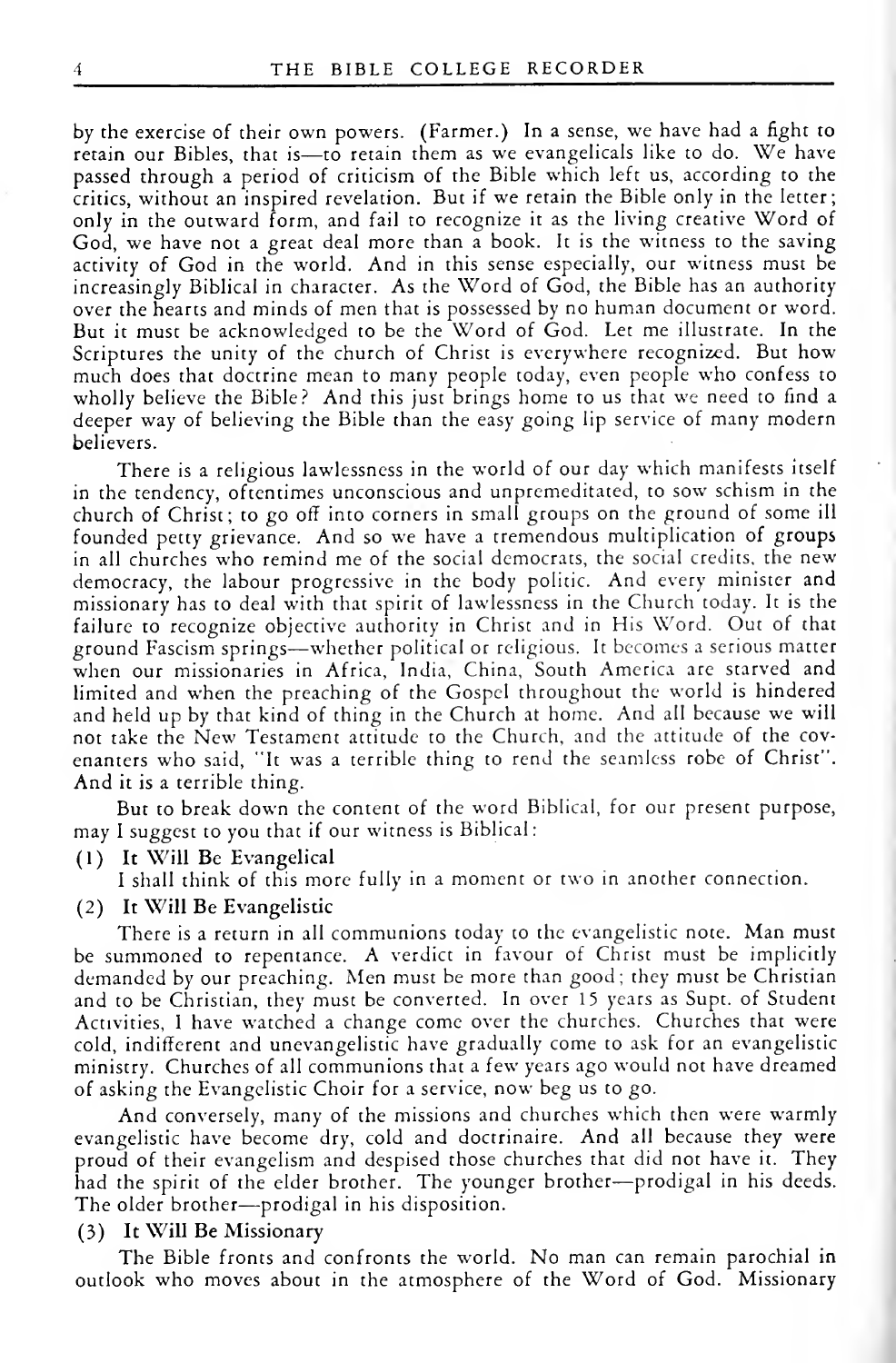recruits were coming forward in decreasing numbers before the war. This continent provided about 1500 new missionaries each year but the flow dwindled to about 250. Missionary givings were shrinking noticeably, even in the pre-war prosperous rimes. The givings to missions by the Christian of this continent do not average one dollar per year per member.

And the fact is, that if we had spent more on missions we would not have had to spend as much on war. Ten years ago we could not give our tithe to God. It was too much. We contended it savoured of the law. Then came the war, and the Government came along and took <sup>2</sup> or <sup>3</sup> tithes from us, and we paid it. And we will be compelled to keep on paying it for generations. "We did not give our sons to God, but we gave them for war.

The missionary program of the church takes its rise from, and derives its impetus from the Word of God. The gentleman who proposed <sup>a</sup> toast to <sup>a</sup> clean sword and <sup>a</sup> dirty Bible had the sense of proportion. There is <sup>a</sup> word that used to burn itself into the conscience of Christian people, the word "LOST"—lost in tres passes and sin"—but which today hardly registers on the minds of Christian people. But — Men arc lost. They are without God and without hope. The Bible is correct. But we have lost the sense of the world's lostness. It was said of William Carey that the secret of his missionary passion lay in the fact that "he felt the word world". And when Livingstone heard from the lips of Moffatt the story of the smoke rising from <sup>a</sup> thousand African huts where the name of Jesus was utterly unknown, he was moved—to weep? To give? No! He was moved to go. He felt the burden of the world's lostness. It is the Word of God that tells us of the lost condition of the world. Let us make our witness Scriptural, in the pulpit, in the home, in the school, in individual life. Then we shall be truly evangelical, evangelistic, missionary.

#### IL <sup>I</sup> THINK OUR MESSAGE MUST BE POSITIVE IN ITS CONTENT

There is a form of preaching which announces to the people all the things they must not believe and all the things they must not do—as if we were saved by our thoughts, or our good deeds. Most of us recognize that by the works of the law shall no flesh be justified; but many of us fail to realize that is also true of the thoughts of the law. There is no more salvation in good thoughts than there is in good deeds. All such preaching, even if it be called fundamental, rises from a misconception of the Gospel, and results in obstructing the great doctrine of the grace of God. For myself, <sup>I</sup>am preaching more and more upon the grace of God. For:

> " 'Twas grace that wrote my name In life's eternal book; 'Twas grace that gave me to the Lamb Who all my sorrows took."

The heart of the gospel is grace, and the heart of grace is the cross. Now in <sup>a</sup> world of uncertainty, it is a challenging thing to be positive and constructive. This was characteristically true of our Lord. In fact, this quality distinguished Him from others, for He taught as one having authority, and not as the Scribes. Of course, you say. He was what he taught. <sup>I</sup> do not see how <sup>a</sup> person's witness can be positive who is not what he teaches. There is an appalling ignorance of the content of Biblical revelation today. We cannot take it for granted that people know their Bible. And the church is responsible for making the message of God known, and must be charged with failure of her mission. Is there anything more positive than this? ''Christ died for our sins''. I Cor. 15: 3. Or this? ''God was in Christ reconciling the world unto himself". II Cor. 5: 19. Or this? "God so loved the world that He gave His only begotten Son that whosoever believeth in Him should not perish but have everlasting life." John 3: 16. Or this? "I know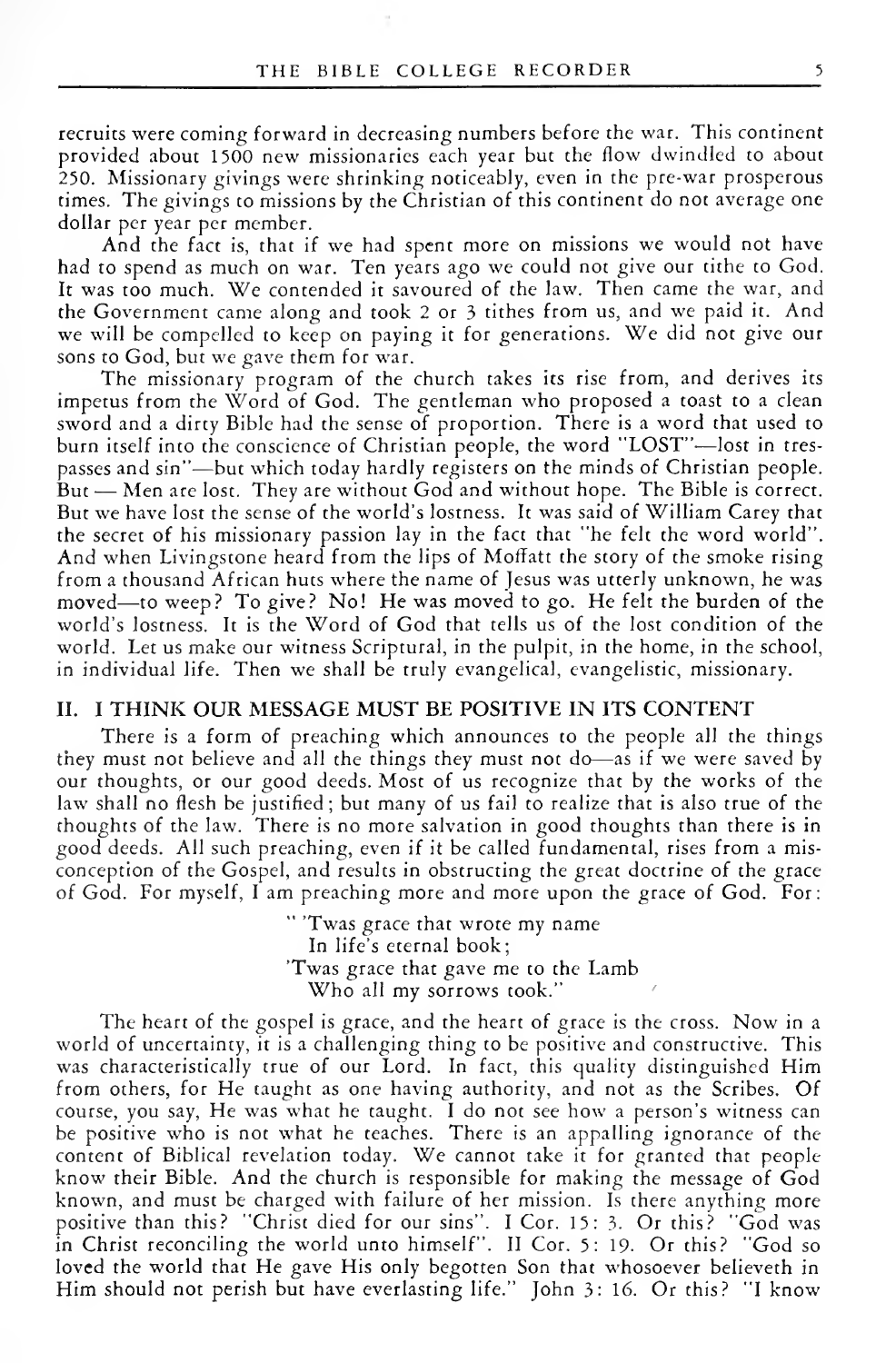whom <sup>I</sup> have believed and am persuaded that He is able to keep that which <sup>I</sup> have committed unto Him against that day." II Tim. 1:12. These statements are positive statements, and they are made in positive and uncompromising terms. For positive preaching must be positive not only in its utterance, but also in the content and import of its message.

More than 30 years ago Prof. P. T. Forsyth, in the Lyman Beecher Lectures on Preaching, spoke on the subject of "Positive Preaching and the Modern Mind". In his lectures, Dr. Forsyth stated that the first requisite for the ministry of the church is <sup>a</sup> theology, <sup>a</sup> faith which knows v/hat it is about,—faith not only with an experience but with <sup>a</sup> content — not glow only but grasp, and mass and measure. The preacher who is but feeling his way to <sup>a</sup> theology is but preparing to be <sup>a</sup> preacher, however eloquent he may become. He is called to expound <sup>a</sup> message, which, because it is eternal, far transcends his experience." And Dr. Forsyth points out that "experience is <sup>a</sup> thing of time, and to depend upon it (experience) for our preaching is to fail to be positive about eternity at all, and in a sense, is to be negative." And yet so much of our preaching today is preaching about our experi ence instead of being preaching growing out of the revelation of God in Christ. Of course, we ought as workers for Christ to have <sup>a</sup> genuine Christian experience—but we are not called to preach it.

Christian witness is a witness to the whole counsel of God. Recall Paul's charge to the elders at Ephesus, in which he states, "I have not shunned to declare unto you all the counsel of God." Acts 20: 27. And to the unruly church of Corinth Paul wrote, "For <sup>I</sup> determined not to know anything among you, save Jesus Christ and Him crucified." <sup>I</sup> Cor. 2: 2. Forsyth contends that our knowledge is <sup>a</sup> knowledge that comes by faith, and not by experience. 'Add to your faith, virtue; and to virtue, knowledge." II Peter 1: 5. Parts of God's revelation even yet, I understand only by faith. There is <sup>a</sup> great danger in talking about our own experience, and not about the Lord. It leads to spiritual pride, and there are few sins so devastating, and few sins so hard to touch and remove. It brings us to the place where we say in attitude and thinking, if not in speech, "I AM HOLIER THAN THOU." And the most perfect Christian is not above the temptation to adopt this attitude, and the foulest sinner is not too low to do the same.

This unholy attitude reveals <sup>a</sup> brood of kindred faults. An uncharitable spirit is one of them. How easy it is to condemn others for sins to which we ourselves are not tempted! The holier than thou attitude reveals <sup>a</sup> tragic misconception of sin, and <sup>a</sup> blindness to one's own sins and mistakes, which, if clearly seen, would induce humility. Forsyth points out that the love of Christ was not merely affcctional but rational and moral. Rational—in that it understood the total situation : moral — in that it was saving in character. It was not <sup>a</sup> feeling but <sup>a</sup> real act, central in history and critical for eternity. In this sense, then, we must be true to the great historical revelation of God in Christ, for that revelation is not primarily in my soul but in a fact which is in the chain of history. It is Christ and His Cross. It will be seen, then, that the Gospel comes down from God. It descends upon man and cuts across the face of anything and everything that suggests salvation by words, thoughts, deeds, programs or anything other than the Grace of God.

The Gospel saves us, holds us, keeps us. 'We do not hold or keep it. Preach:

The Word, The Revealed Word, The Atoning Word, The Authoritative Word.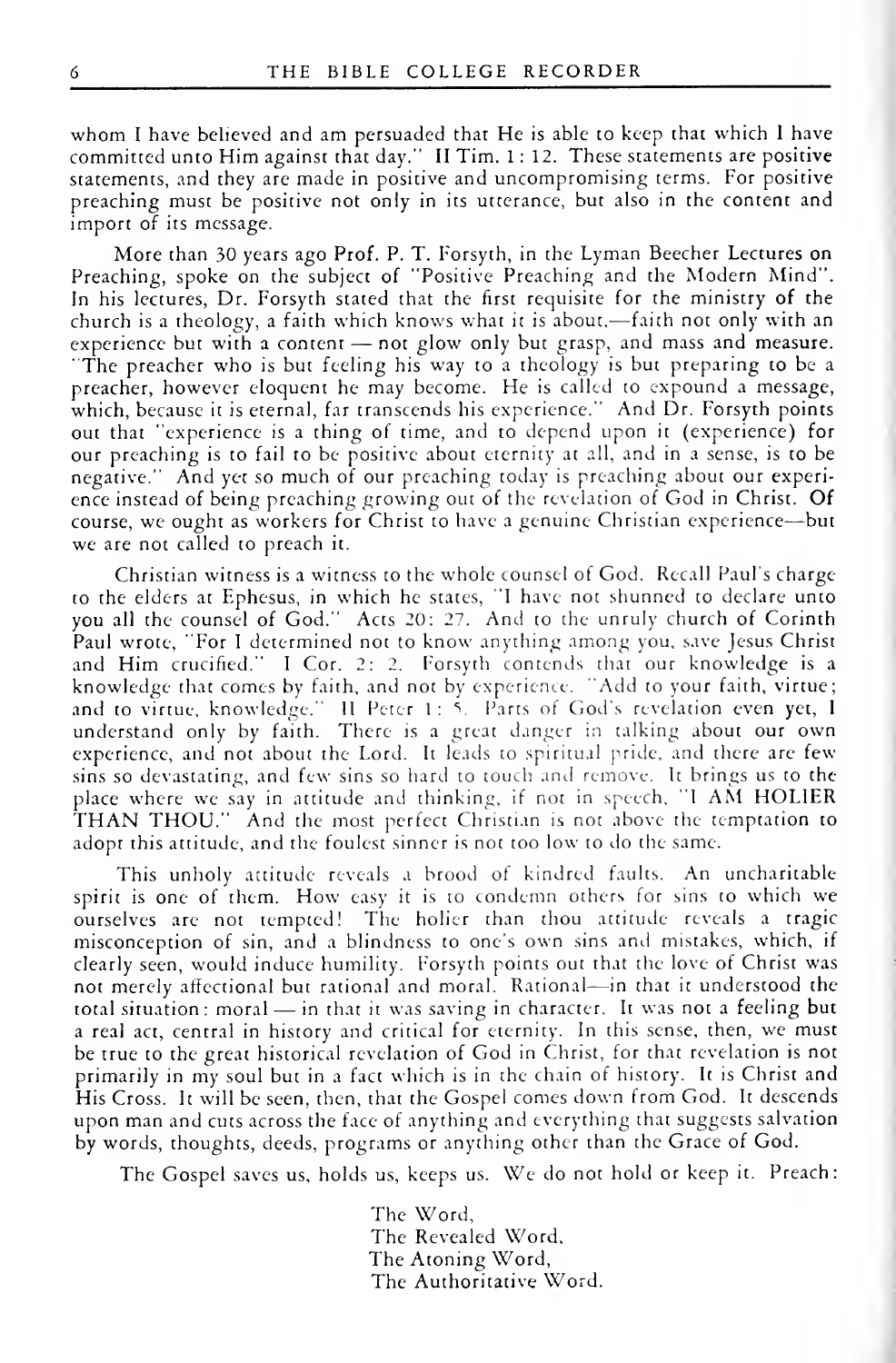That is the preaching that is positive. A positive message must be linked to <sup>a</sup> positive utterance. We are concerned to pass on the thought of God. Preaching on the circumference of the Gospel and not on the heart of the Gospel is not positive; it is not true; it is unfair to God and unfair to the people to whom we preach.

#### III. IT MUST BE THOROUGH IN ITS PREPARATION

After all, we can scarcely prepare our message. What we do is to prepare ourselves. Preparation of the man is the difficult matter. Years ago <sup>I</sup> listened to <sup>a</sup> Christian doctor address <sup>a</sup> ministerial association. He said the most necessary and most difficult part of the preparation was preparation of the man. On the other hand, I know an outstanding minister of the Gospel in this country, and it is said of him that he will not accept an appointment unless he can discharge it perfectly. Everything he does is humanly perfect. But his perfection of preparation and mastery obtrudes itself in the delivery of the message. His preparation calls atten tion to himself — not to his message — not to Christ. "Preaching is truth through personality." The personality through which it passes must not hide the truth.

Perhaps most of us err in the opposite direction. Campbell Morgan refused to visit, to conduct funerals or weddings until after <sup>1</sup> each day. Alexander Whyte and John Henry Jowett were at their books by 6. The commentary of Barnes was written before breakfast. The man was prepared:

> in prayer, in attitude, in response to the will of God.

<sup>I</sup> know from experience that after <sup>I</sup> have completed and written out my message, the real preparation only begins, that is, the preparation of me—the one who is to bear the witness.

#### IV. OUR WITNESS MUST BE TELEOLOGICAL IN ITS OUTLOOK

Earlier in this lecture <sup>I</sup> called attention to the fact which may have eluded your notice, that each of the modern ideologies is teleological in outlook. They promise <sup>a</sup> golden age to man. Their conception is, of course, entirely materialistic. They think that if they have much goods laid up for many days, they can say to their soul—eat—drink and be merry. But they are doomed to disappointment. And yet, does the fact that all these modern ideologies, discordant and dissimilar as they are in so many ways, meet at this point not say something to you and to me? It seems to me that the church of Jesus Christ needs to explore anew the entire Biblical teaching about the future. So much is said about it that is unworthy and so much more that is false, and so much more that obscures the important salient facts, that we require, for the sake of our age which is being lured by these false ideologies into accepting <sup>a</sup> false hope, to be sound, scriptural and fearless.

<sup>I</sup> am one who is greatly disturbed by that type of Christian testimony which asserts that God is going to save us in the future by following <sup>a</sup> certain program a program which has been drawn up by man for God to follow. The world is full of program-makers for the future,—and <sup>a</sup> program to which if you refuse to subscribe, you are branded as <sup>a</sup> heretic. Well! <sup>I</sup>accept this Book from cover to cover. To me it is the inspired and sure and infallible word of God. From its pages God speaks to me. <sup>I</sup> expect to be saved by Christ in the future as in the present. But <sup>I</sup> refuse to accept as infallible <sup>a</sup> program of deductions from the Bible made by man. <sup>I</sup> said to <sup>a</sup> brother the other day I'm sorry <sup>I</sup> cannot have fellowship with you any longer. You are not true to the Word of God. He is <sup>a</sup> fundamentalist.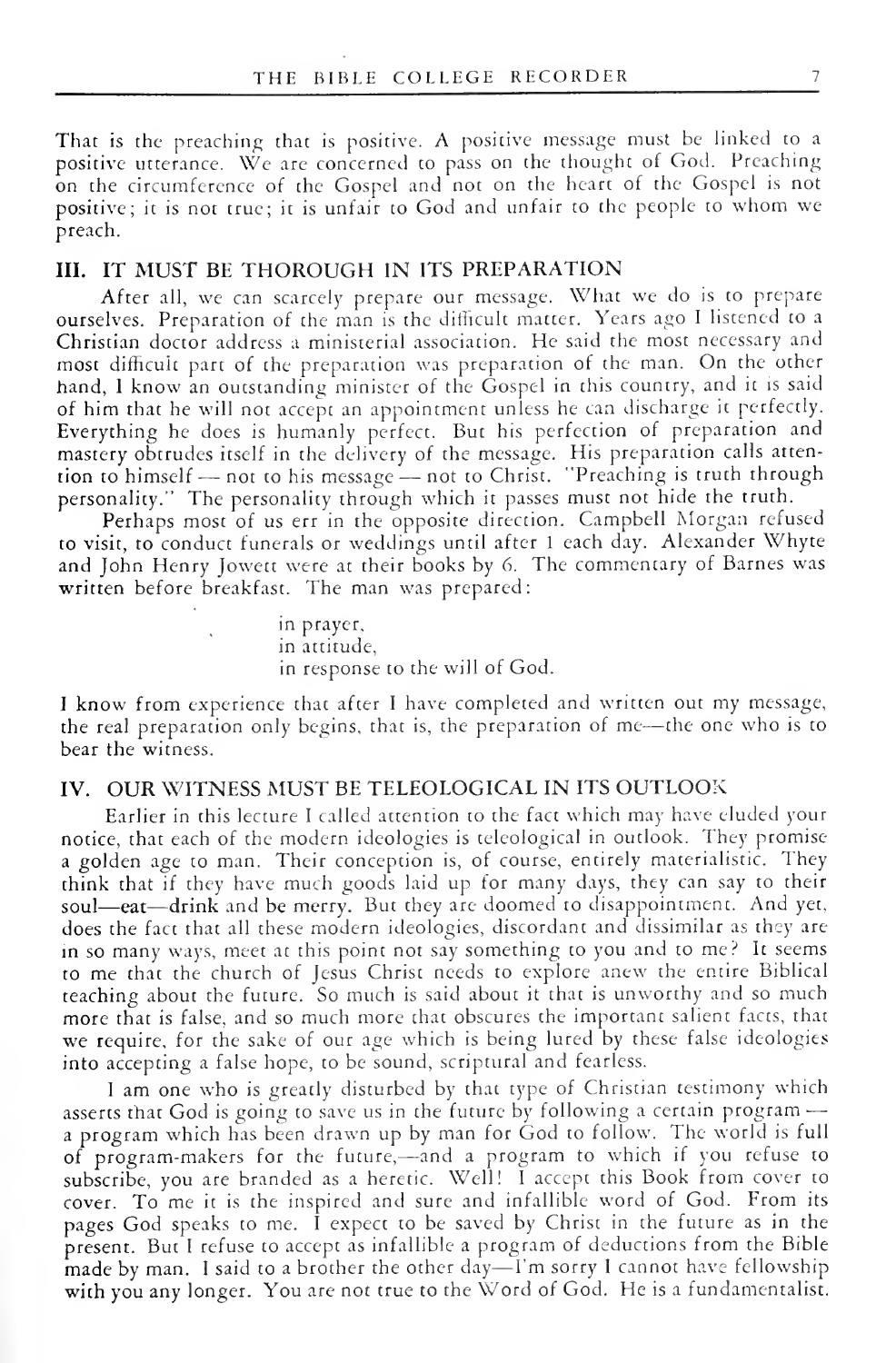But he was insisting that <sup>I</sup> believe that when Christ comes and the church is taken away that thereafter <sup>a</sup> Gospel of the Kingdom will be preached to the people who have already rejected the Gospel of the Grace of God and that people will be saved by that preaching of the Gospel of the Kingdom. And <sup>I</sup> said—<sup>I</sup> do not believe in <sup>a</sup> second chance. And he said—neither do <sup>I</sup> —but he did.

If we are scriptural we shall be evangelical. If we are scriptural we shall be teleological — God is going to bring this order of things to an end. But the end will be in keeping with the character of God, and the old evangelical doctrine envisioned <sup>a</sup> time of Bliss, and <sup>a</sup> time of Judgment. That is very simple — it is easily understood. The life of holiness and righteousness in Christ ended in bliss, and the life of sin and wickedness and Christ rejection ended in death. But these simple truths have been overlaid by the devices of men and the Kingdom of equity, righteousness, justice and holiness over which Christ will preside is obscured, and the kingdom of darkness and evil and judgment whose inmates obey not the truth is likewise obscured. <sup>I</sup> believe the Lord can return at any time. <sup>I</sup> believe in that time of bliss for the righteous and that time of judgment for the wicked which the Bible proclaims. But <sup>I</sup> refuse to leave these certainties of God's Word and to accept in their place <sup>a</sup> man-made scheme of things which imposes upon me the need of observing ages and dispensations, and demands that <sup>I</sup> follow a detailed program of events that is superimposed on the written Word of God.

> "Yea, thro' life, death, thro' sorrow and thro' sinning He shall suffice me, for He hath sufficed : Christ is the end, for Christ was the beginning, Christ the beginning, for the end is Christ."

On Thursday, December 20th, the Fall term of the

52nd session will close; the Spring term will open on

Monday, January 7th, at 9 a.m.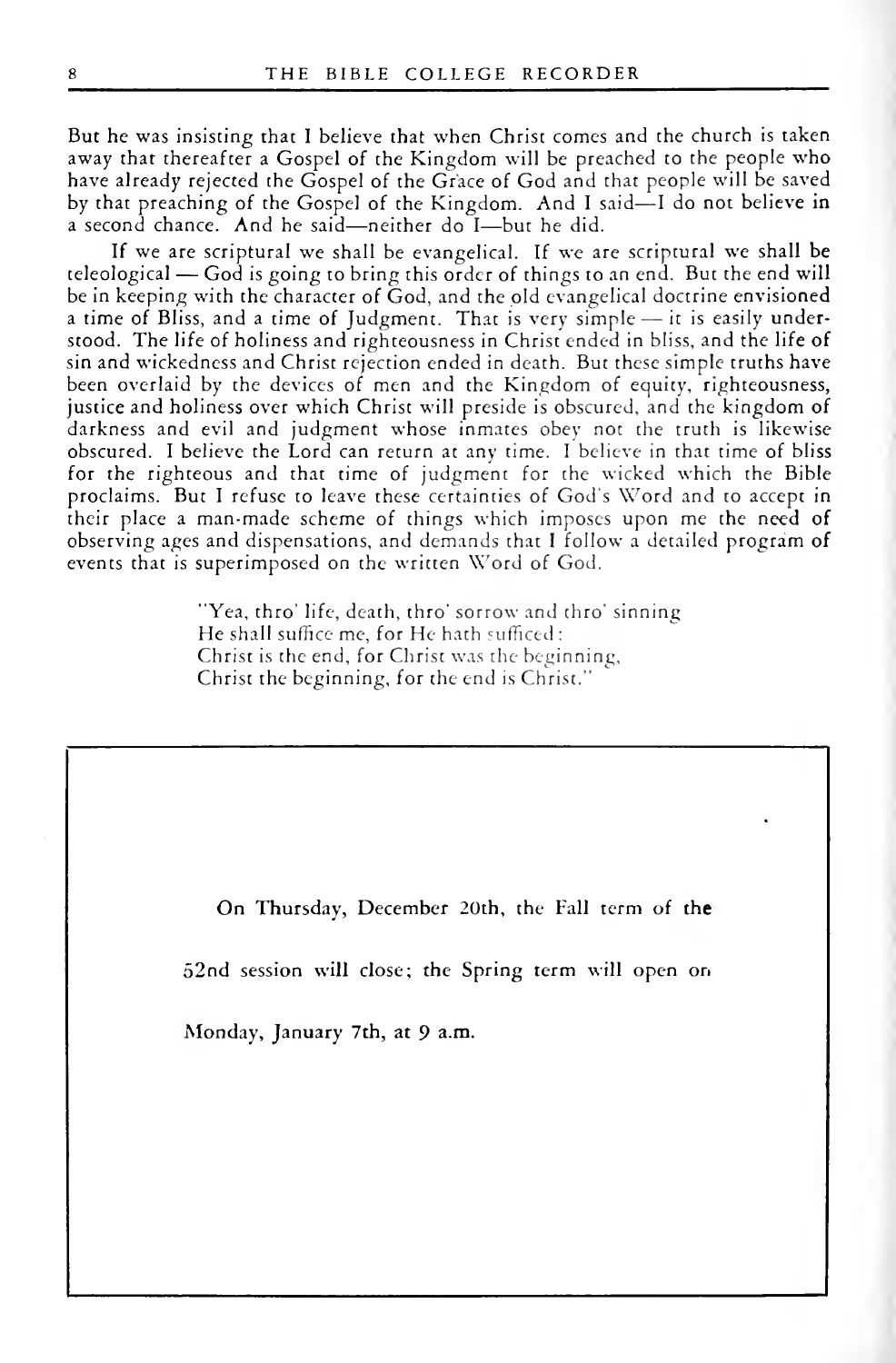## News of the T.B.C. Family

#### BIRTHS

To Mr., '36 and Mrs. (Harriette Ollivier, '36-'38) Clarence Bass on October 7, 1944, <sup>a</sup> son, Kenneth Lionel.

To Mr., '34, and Mrs. (Ethel Fidler, E.C.,) Gordon Johnson, on February 15, a daughter.

To Mr., '34, and Mrs. (Isabella Tilly, '36) John H. Wilson, <sup>a</sup> daughter, Susan Graham, in March, at Hanamakonda, Hyderabad State, South India.

To Mr., '29, and Mrs. (Viola Cherry, '30) Ralph Rumball on March 11 <sup>a</sup> daughter, Carolyn Ruth.

To Corporal, '35, and Mrs. (Ruth Tyers, '35) Fredrick Moulton, a daughter. Sheila May, on June 15.

To Mr., '39, and Mrs. (Gladys Mileson, '39) Frank Muir on July 14 <sup>a</sup> son, James Douglas, at Tali, Yunnan, China.

On August 21 to Mr., '39-'43, and  $\frac{1}{3}$ Mrs. (Marjorie O'Brien, '43) Andrew Donald a son, Jonathan Herbert.

To Mr., '42, and Mrs. Karl Goldberg, on September 15, <sup>a</sup> daughter, Judith Carrell.

To Mr., '39, and Mrs. (Joy Robertson, '43) Harry Percy a son, David, on October 1, in Nigeria.

To Mr., P. G. '25, and Mrs. (Mary Snyder, '37), Elvin Snyder, at Carlos Casares, Argentina, twin daughters, Esther Marie and Edith Marie, on November 5, 1944.

To Mr., '39-'42, and Mrs. (Tina Humenuk, '41) Robert Wade, on November 5, a son, Robert Wilfred.

#### MARRIAGES

Selena Gamber, 23, to Rev. J. W.<br>
Jean Day, Shank, in January, 1942, while home on furlough from the Argentine.

Marjorie Trotter, to Willard Day, '43, on February 24, at Bethany Tabernacle, Peterborough, Ontario.

Gertrude Murray, '43, to Clarence .Smallwood, in Toronto on August 4.

Lucille M. Carnes, to James W. Johnson, '41, on August 28, at Chetek, Wisconsin, U.S.A.

Betty Burnett, to Rev. Joseph Richardson, '38, on September 1, at Drummond Hill Presbyterian Church, Niagara Falls, Ontario.

Ida Brubacher, '22, to Enoch Bauman, on September 19, at Kitchener.

Mary Davis, '36, to Thomas Schauf, at Severn Bridge on September 22. Mae Brooks, '35, was bridesmaid.

Dorothy Carroll, '43, to Rev. Leslie Thomas, "37, on October 5, at St. Luke's in-the-Garden, Bryon, Ontario.

Dorothy Loveday, "42 to Victor Thompson on October 6 at Central Baptist Church, Brantford.

Helen M. Stephen, '33, to R. Kelso Dodds, at Toronto on October 6. Ella Miller, '33, was bridesmaid and Margaret Halliday, \*31, was soloist.

Irene Parker to Rev. Robert J. Chubb, '36, on September 23, in Hamilton, Ont.

Berna McCallum, to Rev. Maxwell Warne, '40, at Penticton, B.C., recently. Rev. Russel Self, '39, assisted.

Olive Peagam, '43, to L.Bdr. Albert Hogben, at Mount Albert, Ontario, recently.

Grace Terry, 34-'45, to William Butter, in St. John's Road Baptist Church, Toronto, on October 20. Rev. Alfred Burgess, '15, officiated.

Monica Lambert, '39, to Piper Allan McLeod Cameron, on November 17, near Oakville, Ont. Dr. McNicol offi ciated, and Lezetta Sheppard, '41, was maid of honor.

#### DEATHS

'38, at Brantford, on August 13.

Rev. H. W. Bower, '13, on September 13, for many years in the Baptist ministry; served for <sup>a</sup> time in the Toronto City Mission, and had lately retired.

John A. Henderson, '04, on September 15 at Toronto.

Mrs. Harder (Bernice Devitt, '11) on September 17 at Kitchener, Ontario.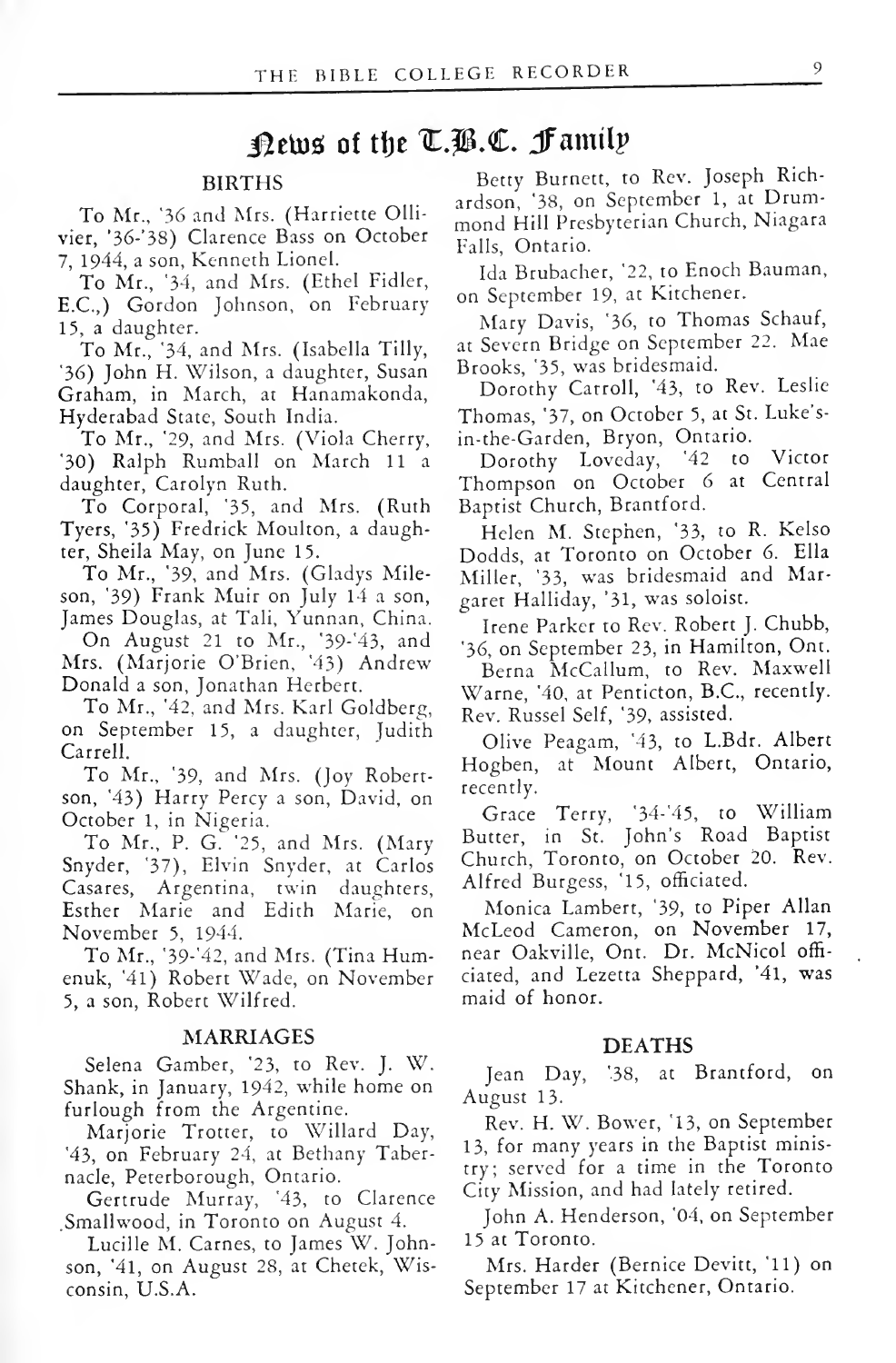#### PERSONALS

Rev. Harold K. Dancy, P.G., '25, is on furlough from Nigeria.

Mabel Davies, '28, is home from the Belgian Congo.

Mr., '28-'30, and Mrs. L. O. Dalby are on furlough from the Belgian Congo.

Kathleen McGarrie, '30, has returned to her work in Brazil.

Hilda Mcllroy, '31, has arrived home from China after being interned under the Japanese for some time.

Bertha Belch, '32, is on furlough from the Belgian Congo.

Elsie Holdcn, '34, received the gold medal for highest general proficiency, and the award for surgical nursing at the Belleville General Hospital. She has since been serving at the Red Cross Hospital, New Liskeard, Ontario.

Kenneth Miles, '34, has been appointed pastor of the First Baptist Church in Wcnatchie, Washington, U.S.A.

On October <sup>7</sup> Rev. DcLoss M. Scott, "34, was inducted as pastor of the National Tabernacle in Washington, D.C.

C. George Butcher, '35, is on furlough  $\frac{10}{36}$ from Northern Rhodesia.

Rev. Stanley Young, '36, has accepted <sup>a</sup> call to the First Baptist Church, Dunedin, Florida, U.S.A.

Rev. and Mrs. (Eva Musser, '36) Roland Davies have returned to Brazil under the Dnevangelized Fields Mission.

Florence Hough, '36, returned to her work in Brazil under the Unevangclized Fields Mission.

Edna Pridham, "35-'37, has gone to Nigeria under the United Missionary Society.

Aubrey R. Hancock, "35-"38, having completed his extramural studies with Knox College has been ordained by the Presbytery of Edmonton. He is serving St. Andrew's Presbyterian Church, Wainwright, Alberta, as an ordained missionary.

Rev. John Crook, '36, is with the United Church at Nipissing, Ontario.

Annie Soper, '36, has returned to her work in Peru under the Peruvian Inland Mission.

Edna Waterhouse, "37, is with the Baptist Mission at Sudbury, Ontario.

Louis deGroot, '38, received the B.A. degree from the University of Manitoba and entered Knox College, Toronto, in October.

Betty Laing, '38, has been freed from Japanese internment. She is in good health and is continuing with the work of the Door-of-Hope Mission in Shanghai, China.

Rev. S. H. Cockburn, '39, received his B.A. from Georgetown College and B.D. from Southern Baptist Theological Seminary in Louisville. He is continuing post-graduate work.

Mrs. Samuel Black (Edna Bailey, '40) is on furlough from Jamaica.

Denziil Raymer, B.Sc, of '40, was or dained to the Gospel Ministry on October 29 at Ville la Salle, Montreal, where he is minister of the Gospel Church. The Rev. John W. Hadall, "31, was Moderator of the Council. The charge to the candidate was given by the Rev. C. S. Baggctt, '27, and the charge to the church by the Rev. R. J. Chubb, The Rev. George Darby, '31, preached the ordination sermon.

Harold Boadway, '40-'42, was ordained into the ministry of the Mennonite Church in Kitchener, Ontario, on September 23.

Gregers Gregerson, '40, is with the Neighbourhood Workers in Toronto.

Allan King, '40, is with the Home Bible Club movement.

Robert Mailcy, '40, and Donald Day, '40, are studying at the Toronto Baptist Seminary.

Jane Minot, "40, is with the Women's Missionary Society Hospital of the United Church at Hearst, Ontario.

Mrs. David Woodward (Betty Gill man, "40) has arrived in India to take up work under the Worldwide Evangelization Crusade.

Phyllis Bouschard, "41, received her B.A. from St. Andrew's Theological College, Saskatoon, where she is resuming her studies.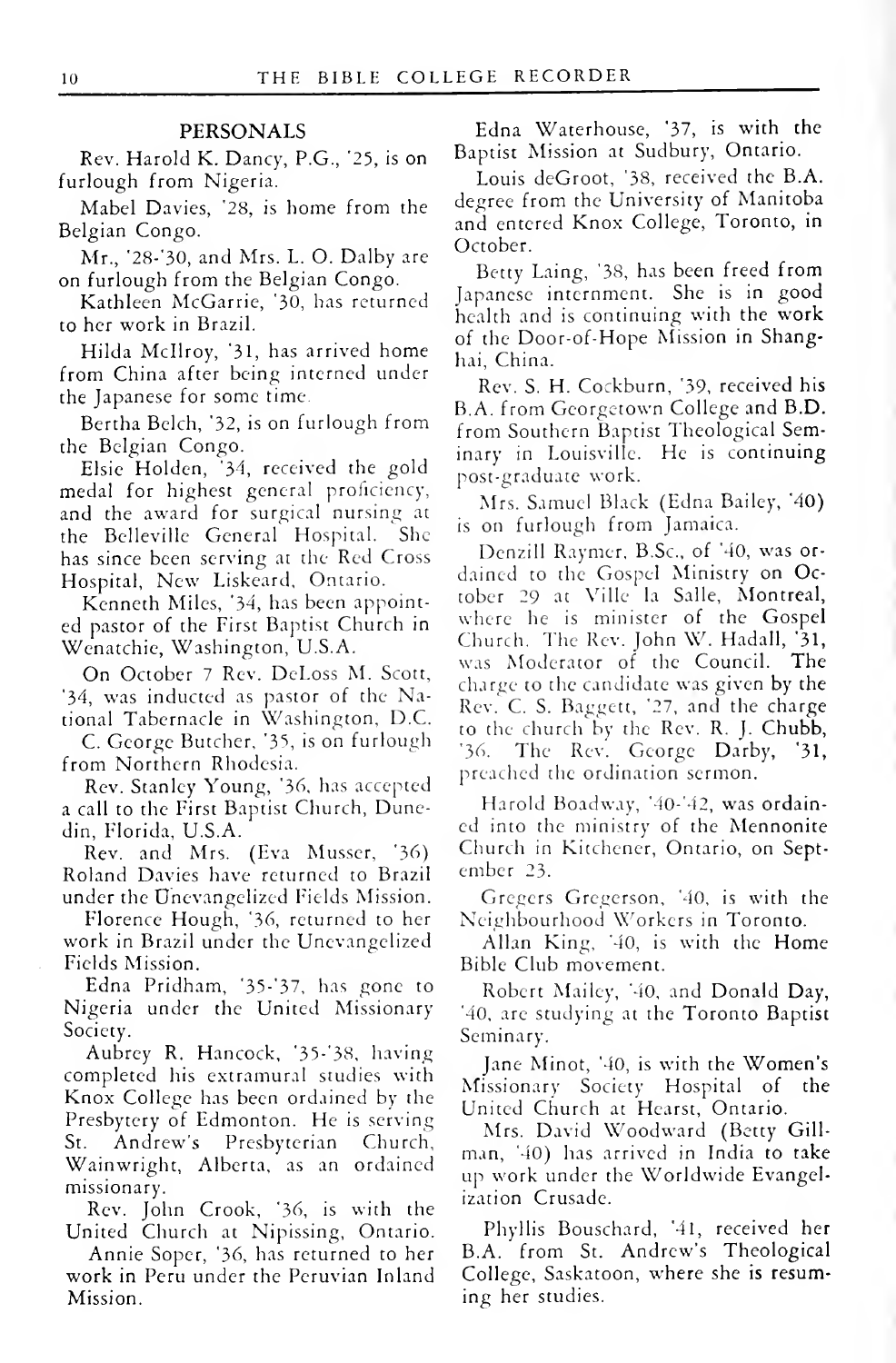Ellen Ross, '41-'43, is working with the Wychffe Bible Translators in Peru, S.A.

Timothy Starr, '4l-'44, is studying at the Northern Baptist Theological Seminary, Chicago, U.S.A.

Isobel Young, "41, is serving the Presbyterian Board at Estevan, Saskat chewan.

Ruth Hall, "42, is attending the Salvation Army Training School in Toronto.

Sybil Franklin, "42, has been ap pointed deaconess and city missionary at First Baptist Church, Sault Ste. Marie, Ontario.

Mrs. Alvin Porteous (Marion Barr, '42) is studying with her husband at the Southern Baptist Theological Seminary in Texas, U.S.A.

George Hadley, "43, was ordained on October 4 into the Ministry of the Baptist Church, at Westchester, N.S.

Agnes Lee, "43, while completing her missionary course at McMaster University, is assisting at the All People's Mission in Hamilton.

Chester Lewis, '43-'45, studying at Dalhousie University in Halifax, N.S.

Robert Arnott, "44, has been ap pointed assistant pastor of First Baptist Church, Calgary.

Helen Hall, "44, is taking a nurse's training at the General and Marine Hospital, Owen Sound, Ontario.

Jonathan Kenzie, '44, has been ap pointed pastor of the Regular Baptist Church in Belleville, Ontario.

Grace Matheson, '44, and Bessie Gaverluk, "45, are in training at the Hamilton General Hospital.

Archie Strutt, "44-'45, and Sidney Whitehouse, '44-'45, are continuing their studies at Gordon College, Boston, Massachusetts, U.S.A.

Addie Aylestock, '45, is in charge of <sup>a</sup> new Mission in Montreal under the B.M.E. Church.

Muriel Bamford, '45, is attending the United Church Missionary Training School in Toronto.

William Dickson, "45, has a charge under the Church of the Nazarene at Wetaskiwin, Alberta.

Reta Elston, "45, has joined the staff of the Mt. Elgin Residential School at Muncey, Ontario.

Winnie Flaxman, "45, has been ap pointed as the City Local Worker for the "Child for Christ Crusade" in Moose Jaw, Saskatchewan.

Dennis Hockaday, "45, is studying at McMaster University, Hamilton, Ont.

William Lawrence, "45, is studying at Sir George Williams Y.M.C.A. College, Montreal.

Doris Leonard, '45, is with the Inter- Varsity Christian Fellowship in Western Ontario.

Dorothy Wilson, '45, is attending Missionary Medical Institute in Toronto.

Eveline Robson, '45, is in charge of the New Canadian Baptist Mission at Brantford, Ontario.

Margaret Seabloom, "45, is deaconess for Bethany and Memorial Churches, Windsor, Ontario.

Lura Tyler, '45, has begun training in Woodstock General Hospital.

Rev. James W. Johnston, "41, received his B.A. from Greenville College, Illinois, and has been appointed pastor of First Free Methodist Church in Madison, Wisconsin, U.S.A.

Estelle Kjelson, '41, is attending the Salvation Army Training School in Toronto.